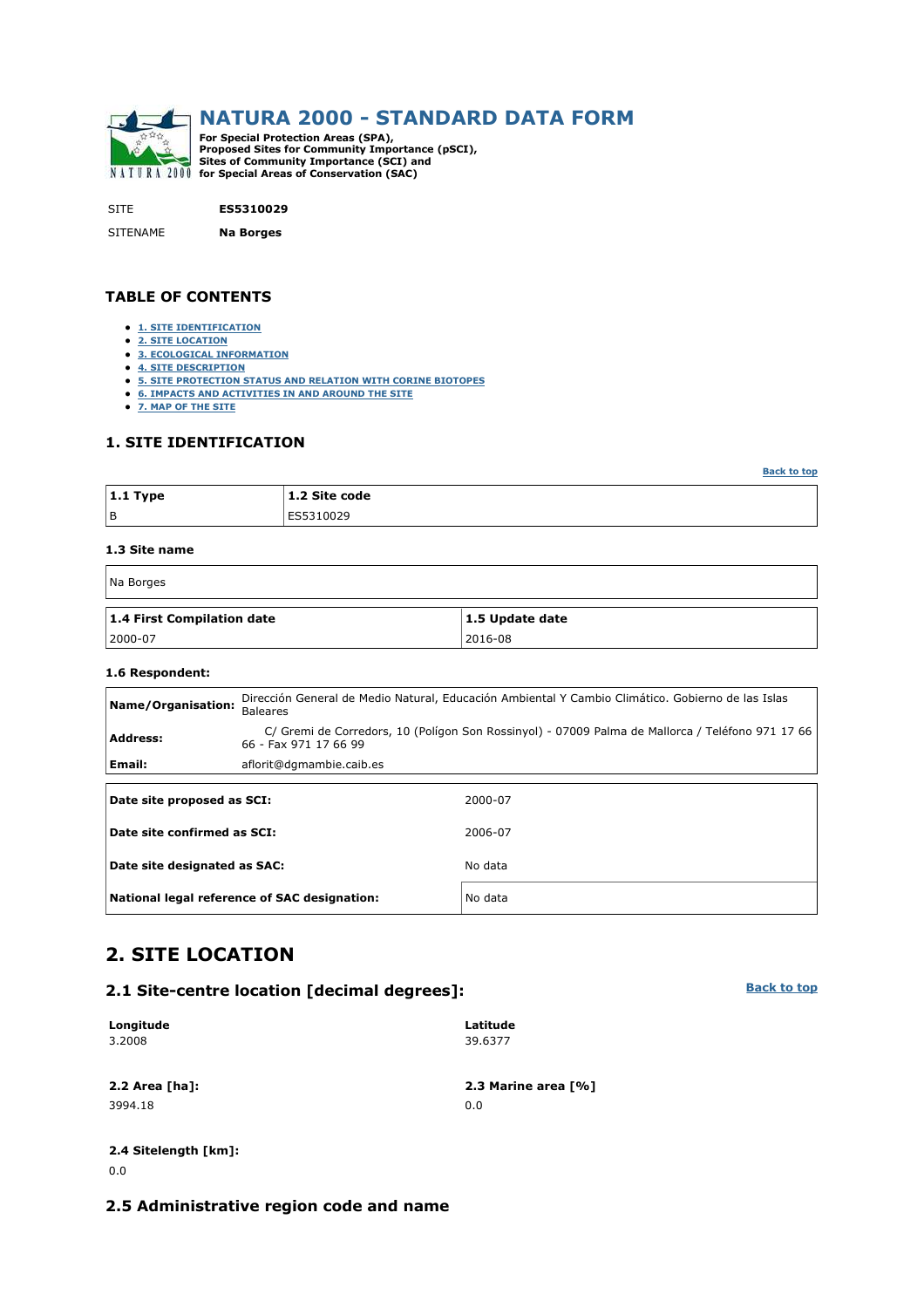| <b>NUTS level 2 code</b> | <b>Region Name</b> |
|--------------------------|--------------------|
| <b>ES53</b>              | Illes Balears      |

#### **2.6 Biogeographical Region(s)**

Mediterranean (100.0

## **3. ECOLOGICAL INFORMATION**

#### **3.1 Habitat types present on the site and assessment for them**

**Back to top**

| <b>Annex I Habitat types</b> |    |           |                    |                  | <b>Site assessment</b> |                  |                                   |                     |        |
|------------------------------|----|-----------|--------------------|------------------|------------------------|------------------|-----------------------------------|---------------------|--------|
| Code                         | PF | <b>NP</b> | Cover [ha]         | Cave<br>[number] | <b>Data</b><br>quality | A B C D          | A B C                             |                     |        |
|                              |    |           |                    |                  |                        | Representativity | <b>Relative</b><br><b>Surface</b> | <b>Conservation</b> | Global |
| 1150 <sub>0</sub>            |    |           | 39.9418            |                  |                        | $\mathsf{C}$     | $\mathsf{C}$                      | А                   | Α      |
| 1210 <sub>0</sub>            |    |           | 39.9418            |                  |                        | C                | $\mathsf C$                       | А                   | A      |
| 1310 <sub>0</sub>            |    |           | 39.9418            |                  |                        | B                | $\mathsf C$                       | Α                   | A      |
| 1410H                        |    |           | 39.9418            |                  |                        | C                | $\mathsf{C}$                      | B                   | B      |
| 2110 <sub>0</sub>            |    |           | 39.9418            |                  |                        | B                | $\mathsf C$                       | А                   | A      |
| 2120 <sub>0</sub>            |    |           | 39.9418            |                  |                        | $\mathsf{C}$     | $\mathsf{C}$                      | A                   | Α      |
| 2190 <sub>0</sub>            |    |           |                    |                  |                        | D                |                                   |                     |        |
| 2210 <sub>0</sub>            |    |           | 39.9418            |                  |                        | А                | $\mathsf{C}$                      | А                   | A      |
| 2230H                        |    |           | 39.9418            |                  |                        | B                | $\mathsf C$                       | А                   | A      |
| 2240H                        |    |           | 119.82539999999999 |                  |                        | $\mathsf C$      | $\mathsf C$                       | А                   | Α      |
| 2250 <sub>0</sub>            |    |           | 39.9418            |                  |                        | B                | $\mathsf C$                       | B                   | B      |
| 3140 <sub>0</sub>            |    |           | 39.9418            |                  |                        | $\mathsf{C}$     | $\mathsf C$                       | B                   | B      |
| 3150 <sub>0</sub>            |    |           | 39.9418            |                  |                        | $\mathsf C$      | $\mathsf C$                       | А                   | A      |
| 5330 <sub>0</sub>            |    |           | 279.5926           |                  |                        | $\mathsf C$      | C                                 | Α                   | Α      |
| 6420H                        |    |           | 39.9418            |                  |                        | C                | $\mathsf C$                       | А                   | Α      |
| 6430H                        |    |           | 39.9418            |                  |                        | А                | $\mathsf C$                       | А                   | A      |
| 7210 <sub>0</sub>            |    |           | 39.9418            |                  |                        | B                | $\mathsf C$                       | А                   | Α      |
| 7220 <sub>8</sub>            |    |           | 39.9418            |                  |                        | C                | $\mathsf C$                       | А                   | A      |
| 91B0H                        |    |           | 39.9418            |                  |                        | B                | А                                 | А                   | A      |
| 92A0 <sub>B</sub>            |    |           | 39.9418            |                  |                        | B                | Α                                 | А                   | Α      |
| 92D0H                        |    |           | 39.9418            |                  |                        | $\mathsf{C}$     | $\mathsf C$                       | А                   | A      |
| 9320 <sub>0</sub>            |    |           | 603.520598         |                  |                        | Α                | $\mathsf C$                       | Α                   | Α      |
| 9340 <sub>8</sub>            |    |           | 39.9418            |                  |                        | C                | $\mathsf C$                       | B                   | B      |

**PF: for the habitat types that can have a non-priority as well as a priority form (6210, 7130, 9430) enter "X" in the column PF to indicate the priority form.** 

**NP: in case that a habitat type no longer exists in the site enter: x (optional) Cover: decimal values can be entered** 

**Caves: for habitat types 8310, 8330 (caves) enter the number of caves if estimated surface is not available.** 

**Data quality: G = 'Good' (e.g. based on surveys); M = 'Moderate' (e.g. based on partial data with some extrapolation); P = 'Poor' (e.g. rough estimation)** 

| 3.2 Species referred to in Article 4 of Directive 2009/147/EC and listed in Annex II |  |
|--------------------------------------------------------------------------------------|--|
| of Directive 92/43/EEC and site evaluation for them                                  |  |

|       | <b>Species</b>                       |                                  |  |           | <b>Population in the site</b> |                |  |                   |  | Site assessment |                                   |  |
|-------|--------------------------------------|----------------------------------|--|-----------|-------------------------------|----------------|--|-------------------|--|-----------------|-----------------------------------|--|
| Group | $\cdot$ $\parallel$ Code $\parallel$ | <b>Scientific</b><br><b>Name</b> |  | <b>NP</b> |                               | $Type \,$ Size |  | Unit $\vert$ Cat. |  |                 | Data<br>quality $A B C D$ $A B C$ |  |
|       |                                      |                                  |  |           |                               |                |  |                   |  |                 |                                   |  |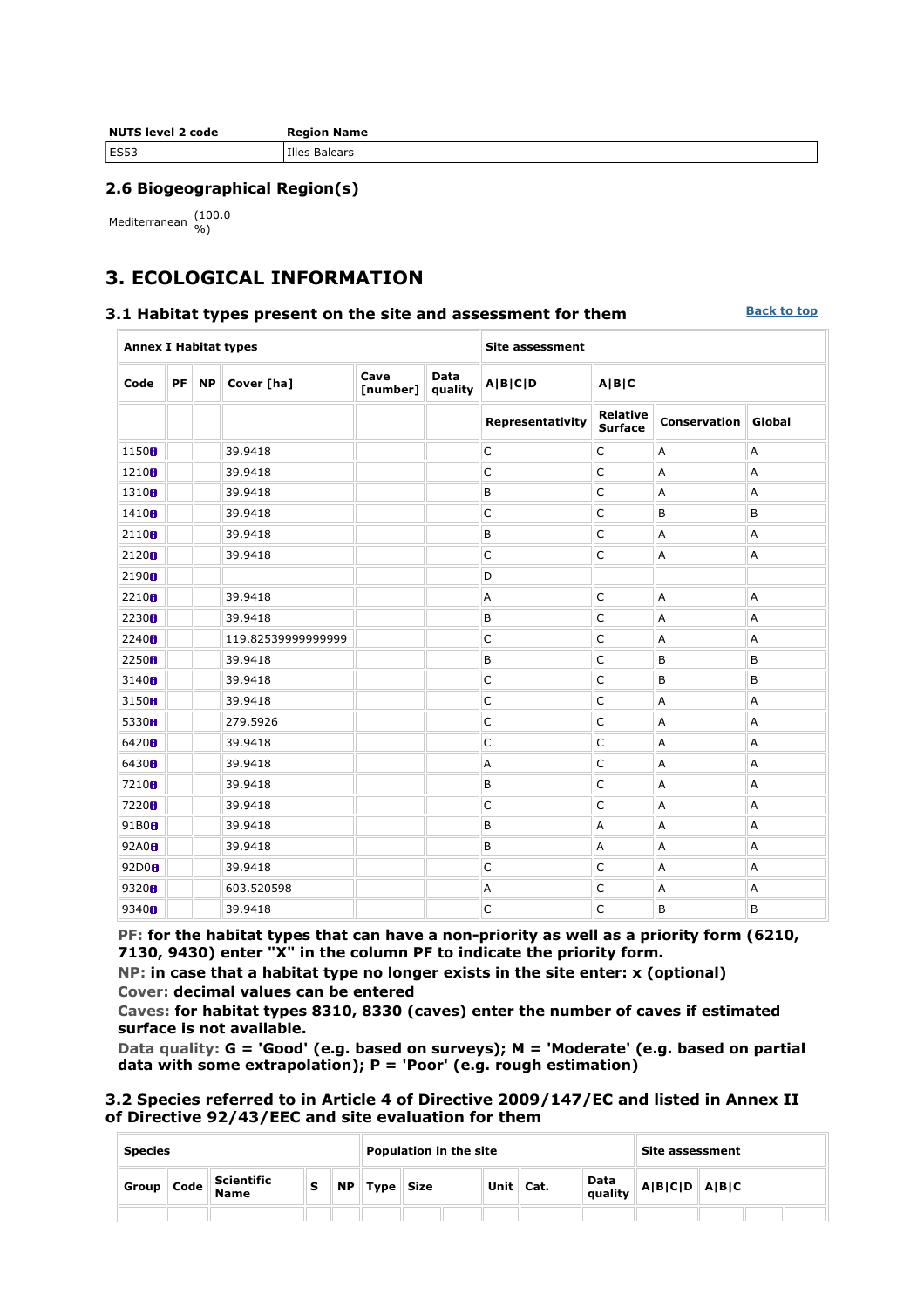|   |      |                                    |   | Min | Max | C R V P | Pop. | Cons. |   | Isol. Glob. |
|---|------|------------------------------------|---|-----|-----|---------|------|-------|---|-------------|
| B | A293 | <b>Acrocephalus</b><br>melanopogon | р |     |     | P       | D    |       |   |             |
| B | A255 | <b>Anthus</b><br>campestris        |   |     |     | C       |      | A     | C |             |
| B | A133 | <b>Burhinus</b><br>oedicnemus      | р |     |     |         |      | A     | C |             |
| B | A243 | Calandrella<br>brachydactyla       |   |     |     | C       |      | B     | C |             |
| B | A245 | <b>Galerida theklae</b>            | p |     |     | C       | C    | A     | C | C           |
| B | A301 | Sylvia sarda                       | р |     |     | P       | C    | B     | C | C           |
| R | 1217 | <b>Testudo</b><br>hermanni         | р |     |     | C       | B    | B     | A | B           |

**Group: A = Amphibians, B = Birds, F = Fish, I = Invertebrates, M = Mammals, P = Plants, R = Reptiles** 

**S: in case that the data on species are sensitive and therefore have to be blocked for any public access enter: yes** 

**NP: in case that a species is no longer present in the site enter: x (optional)** 

**Type: p = permanent, r = reproducing, c = concentration, w = wintering (for plant and non-migratory species use permanent)** 

**Unit: i = individuals, p = pairs or other units according to the Standard list of population units and codes in accordance with Article 12 and 17 reporting (see reference portal)** 

**Abundance categories (Cat.): C = common, R = rare, V = very rare, P = present - to fill if data are deficient (DD) or in addition to population size information** 

**Data quality: G = 'Good' (e.g. based on surveys); M = 'Moderate' (e.g. based on partial data with some extrapolation); P = 'Poor' (e.g. rough estimation); VP = 'Very** 

**poor' (use this category only, if not even a rough estimation of the population size can be made, in this case the fields for population size can remain empty, but the field "Abundance categories" has to be filled in)** 

### **4. SITE DESCRIPTION**

#### **4.1 General site character**

**Back to top**

| <b>Habitat class</b>       | % Cover |
|----------------------------|---------|
| N <sub>04</sub>            | 1.0     |
| N17                        | 15.0    |
| <b>N08</b>                 | 15.0    |
| <b>N07</b>                 | 1.0     |
| <b>N06</b>                 | 1.0     |
| N <sub>15</sub>            | 67.0    |
| <b>Total Habitat Cover</b> | 100     |

#### **Other Site Characteristics**

**Área del NE de Mallorca que sigue el curso del torrente de Na Borges e incluye amplias zonas adyacentes. Es una de las zonas de garriga mejor conservadas de Mallorca. En la desmbocadura del torrente encontramos una pequeña zona húmeda y un área dunar cubierta de bosque**

#### **4.2 Quality and importance**

**Se encuentran en el área varios hábitats importantes y existe una densa población de Tortuga mediterránea, especie citada en el Anexo II de la Directiva Hábitats**

#### **4.4 Ownership (optional)**

| vpe |                        | ™°⁄∩ |
|-----|------------------------|------|
|     | National/Federal       |      |
|     | State/Province         |      |
|     | Public Local/Municipal |      |
|     | Any Public             |      |
|     | Joint or Co-Ownership  |      |
|     |                        |      |